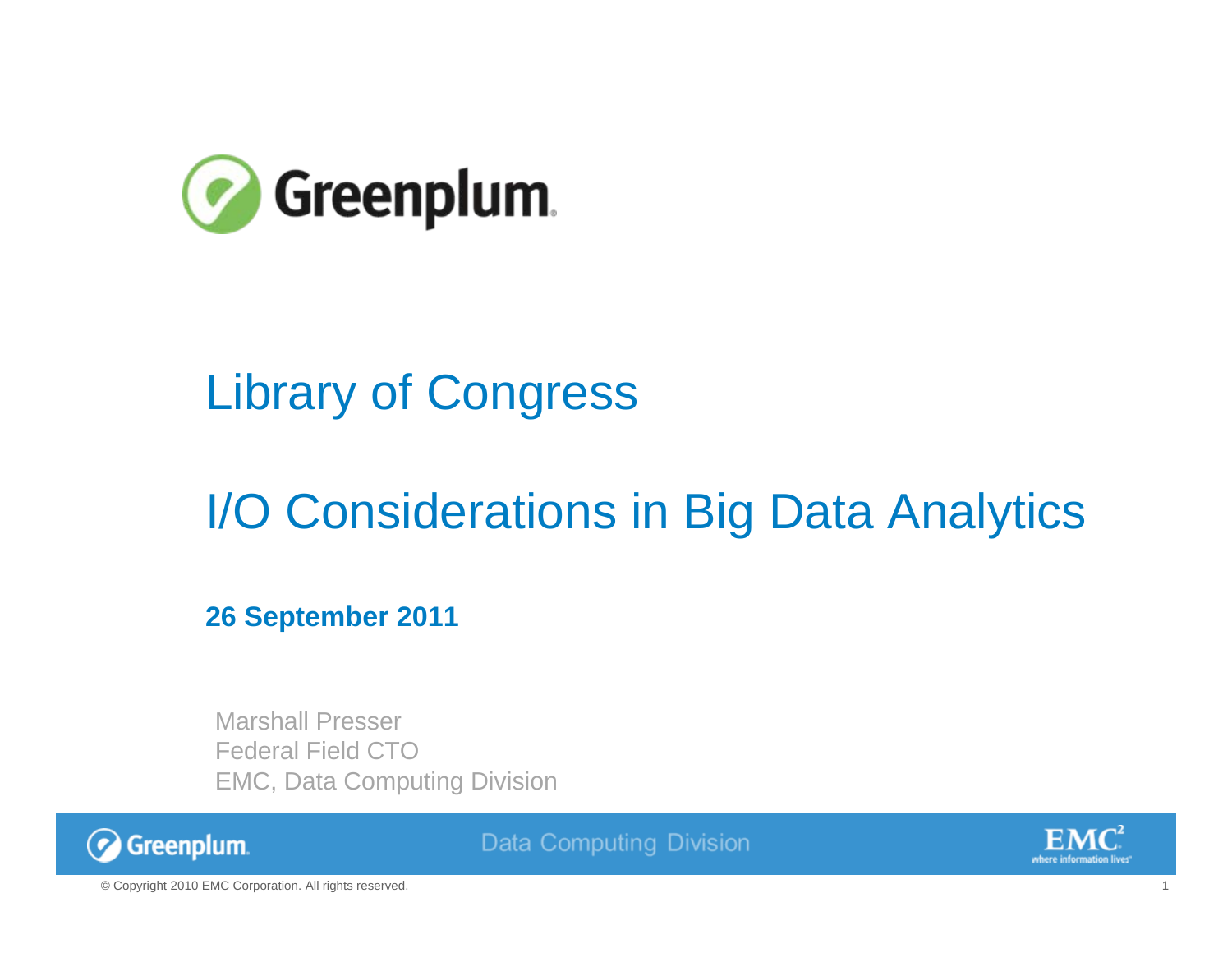# Paradigms in Big Data

Structured (relational) data Very Large Databases (100's TB +) SQL is the access method Can be monolithic or distributed/parallel Vendors distribute software only or appliance

Unstructured (non-relational data) Hadoop Clusters (100's + nodes) Map/Reduce is the access method Vendors distribute software only (mostly)



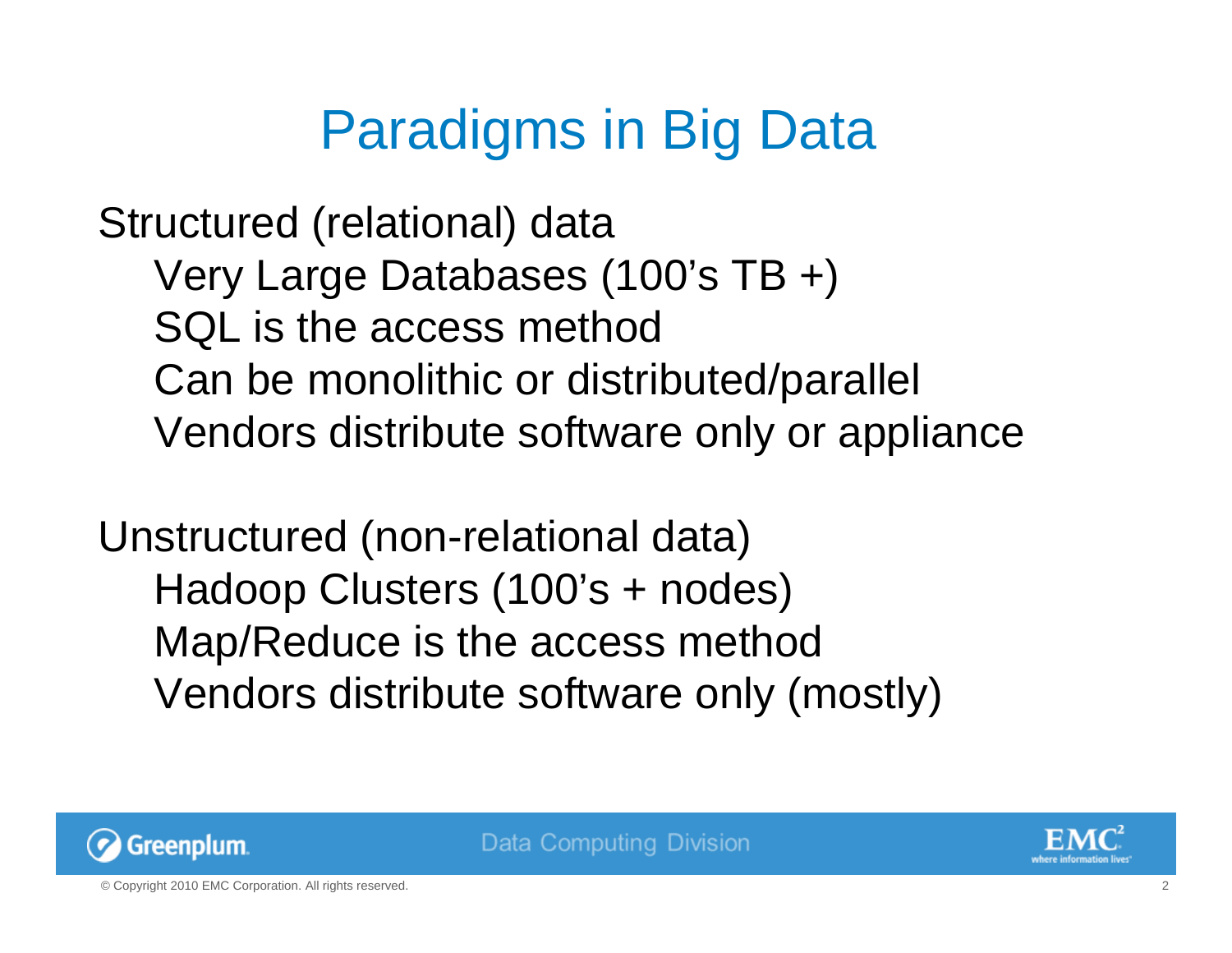# Obstacles in Big Data

Both Relational and Non Relational Approaches must deal with I/O issues:

- Latency
- Bandwidth
- Data movement in/out of cluster
- Backup/Recovery
- High Availability



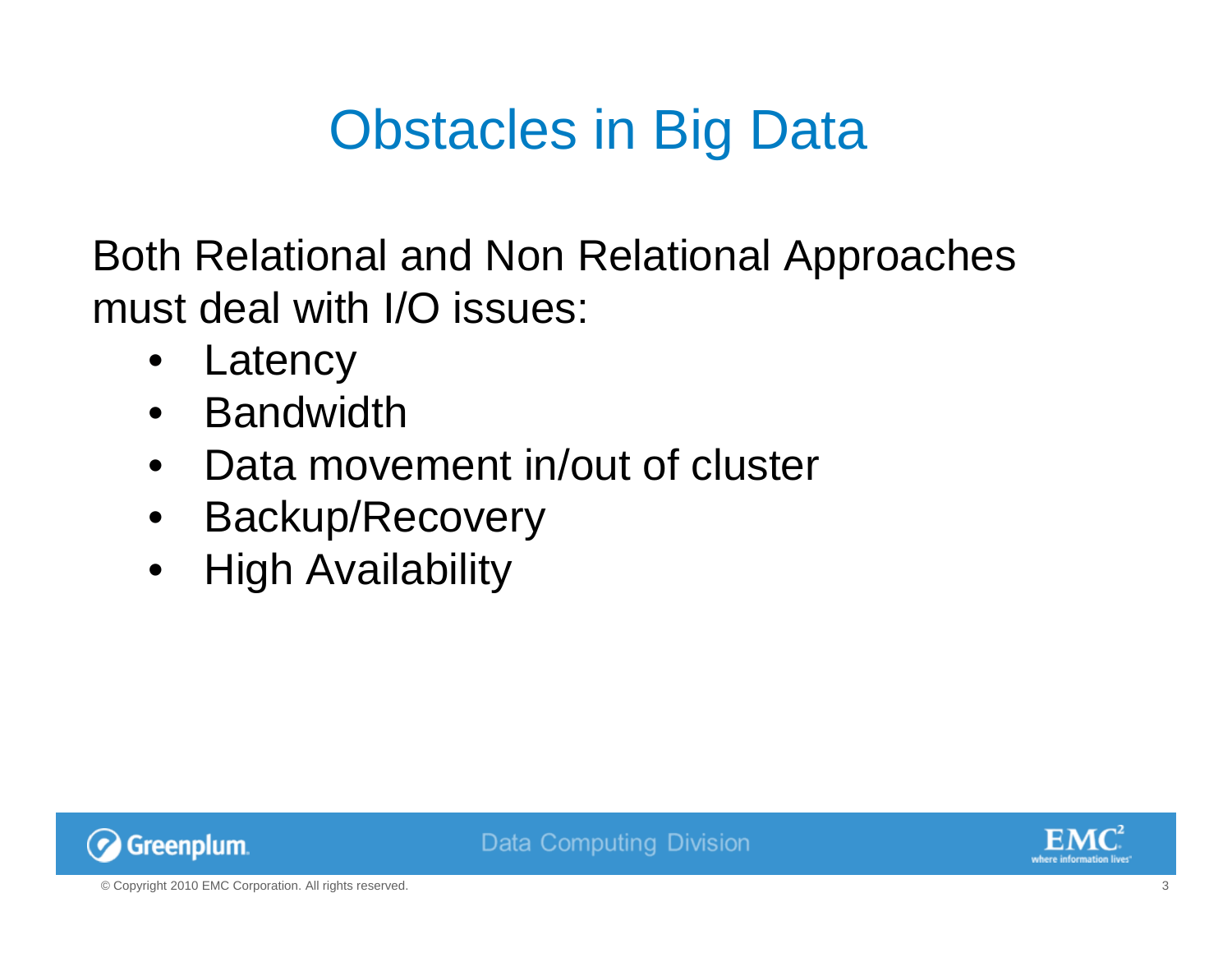#### MPP (Massively Parallel Processing) Shared-Nothing Architecture

- $\bullet$  MPP has extreme scalability on general purpose systems
- $\bullet$  Provides automatic parallelization
	- Just load and query like any database
	- Map/Reduce jobs run in parallel
- $\bullet$  All nodes can scan and process in parallel
	- Extremely scalable and I/O optimized
- $\bullet$  Linear scalability by adding nodes
	- Each adds storage, query, processing and loading performance



#### **Data Computing Division**



© Copyright 2010 EMC Corporation. All rights reserved. 4

Greenplum.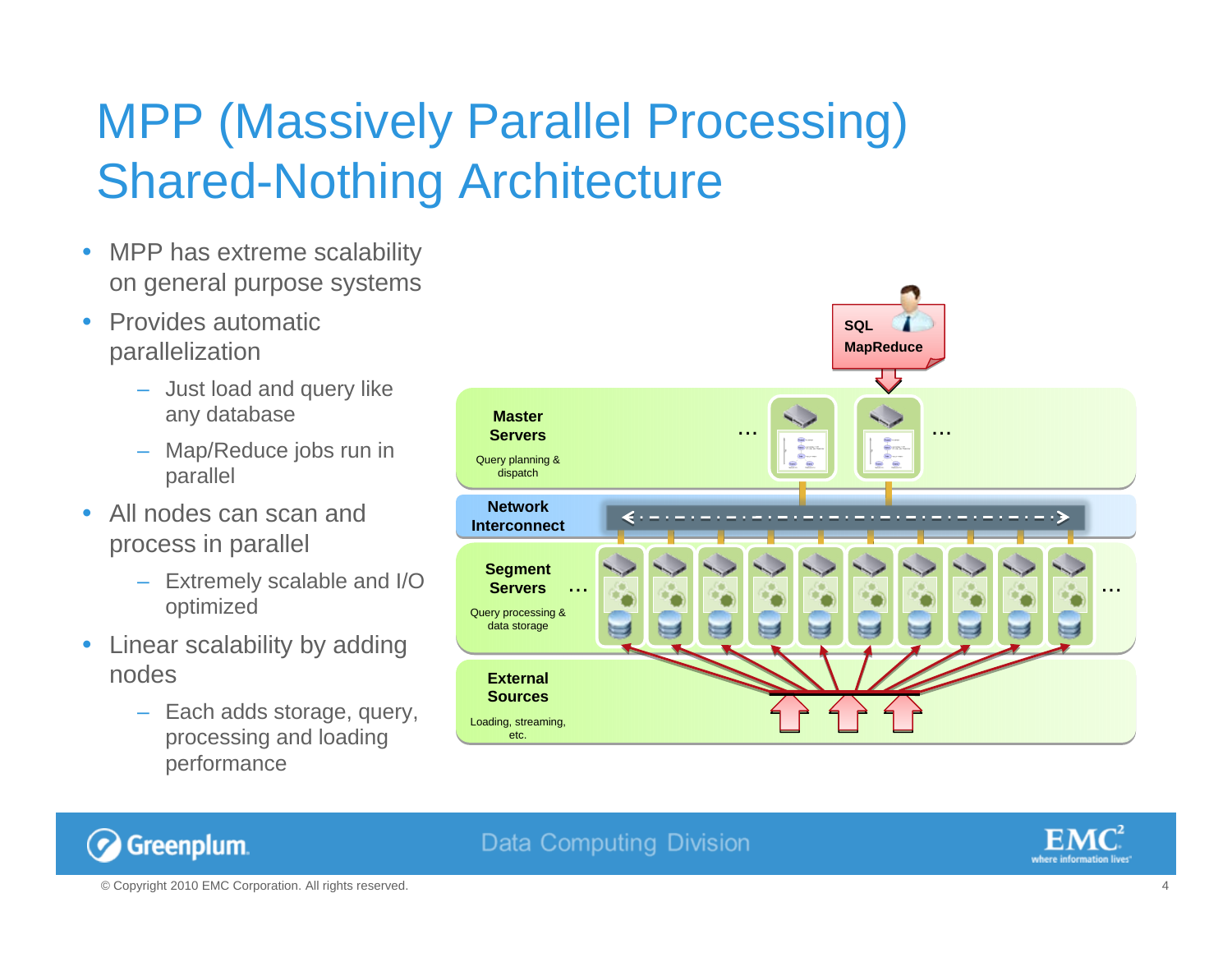### Software and Appliances in Relational Big Data

Greenplum DCA – EMC (software and appliance) Neteeza Twin Fin – IBM (appliance only) Teradata 2580 – Teradata ( appliance only)

Vertica – HP (software and appliance)

All above use distributed data with conventional I/ONeteeza and Teradata virtual proprietary network s/w

Exadata – Oracle (appliance only) Oracle is the only vendor with a shared disk model Uses Infiniband to solve latency and bandwidth issues



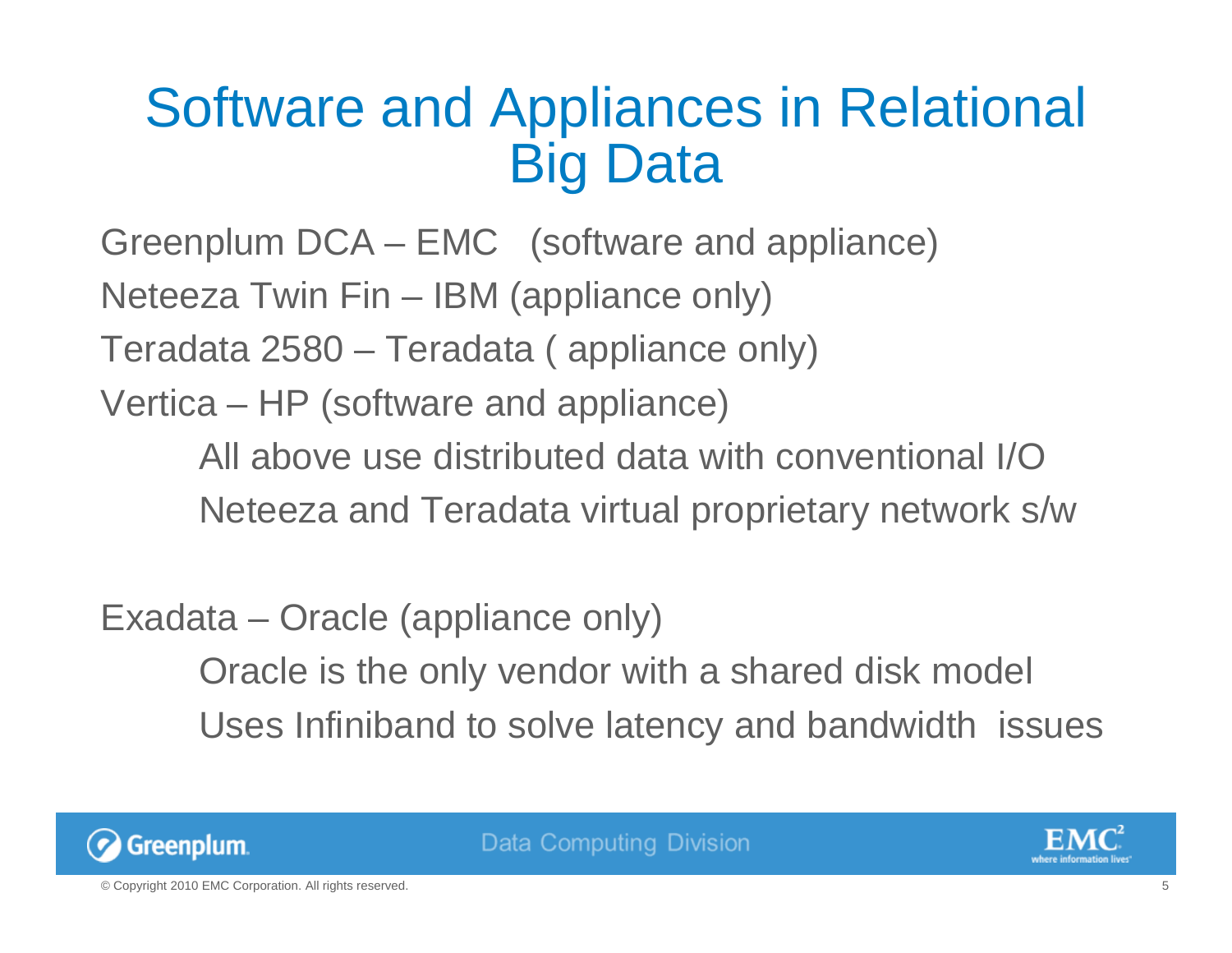#### Backing up to from an Appliance

- Requirements:
- Parallel backup from all nodes, not just the master
- Incremental or dedup ability via NFS shares or similar
- Conneted to private network, not public





**Data Computing Division** 

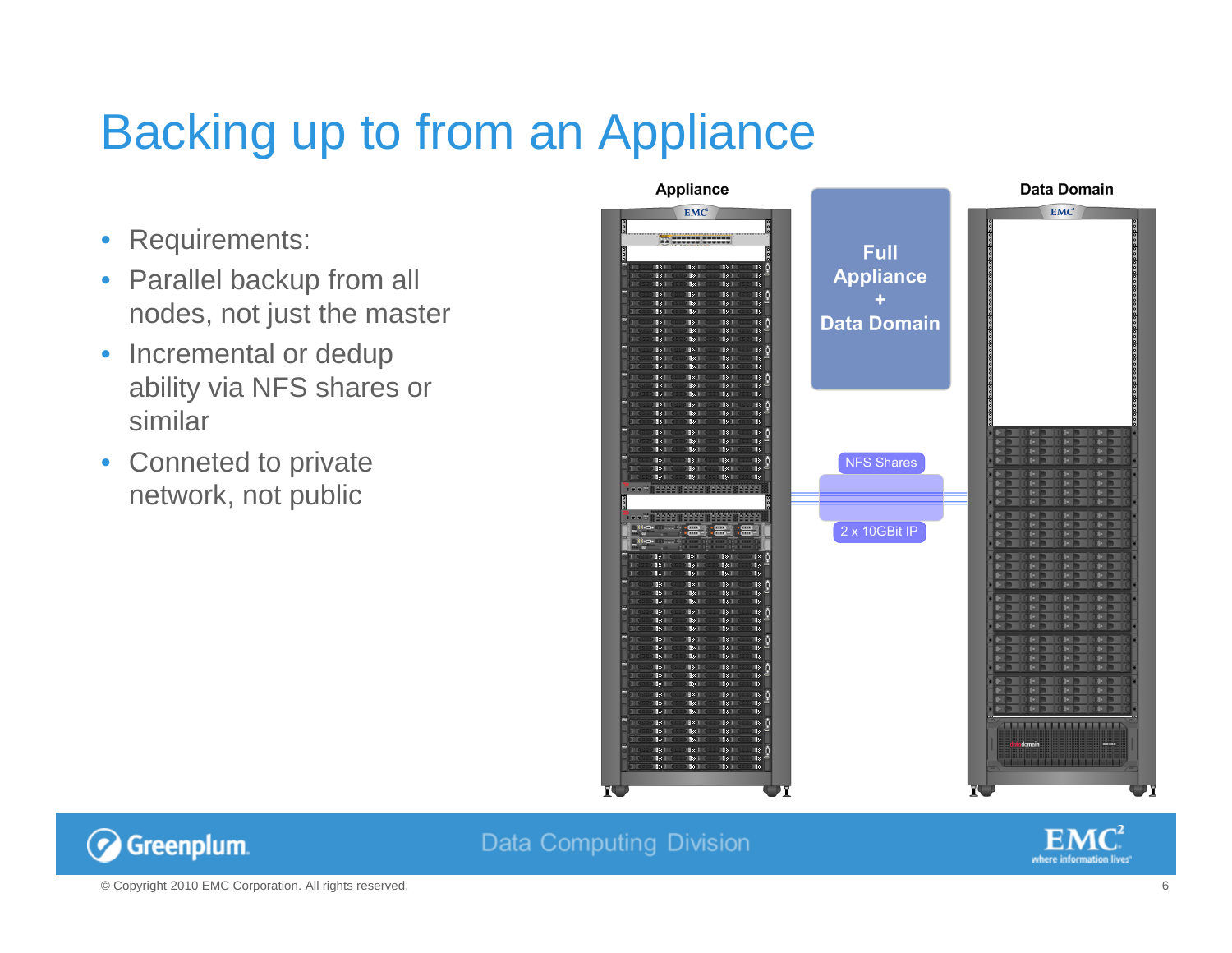#### MPP Database Resilience Relies on In-Cluster Mirroring Logic

**Data Computing Division** 

- Cluster comprises
	- Master servers
	- Multiple Segment servers
- Segment servers support multiple database instances
	- Active primary instances
	- Standby mirror instances
- 1:1 mapping between Primary and Mirror instances
- Synchronous mirroring



Set of Active Segment **Instances** 



© Copyright 2010 EMC Corporation. All rights reserved. 7

Greenplum.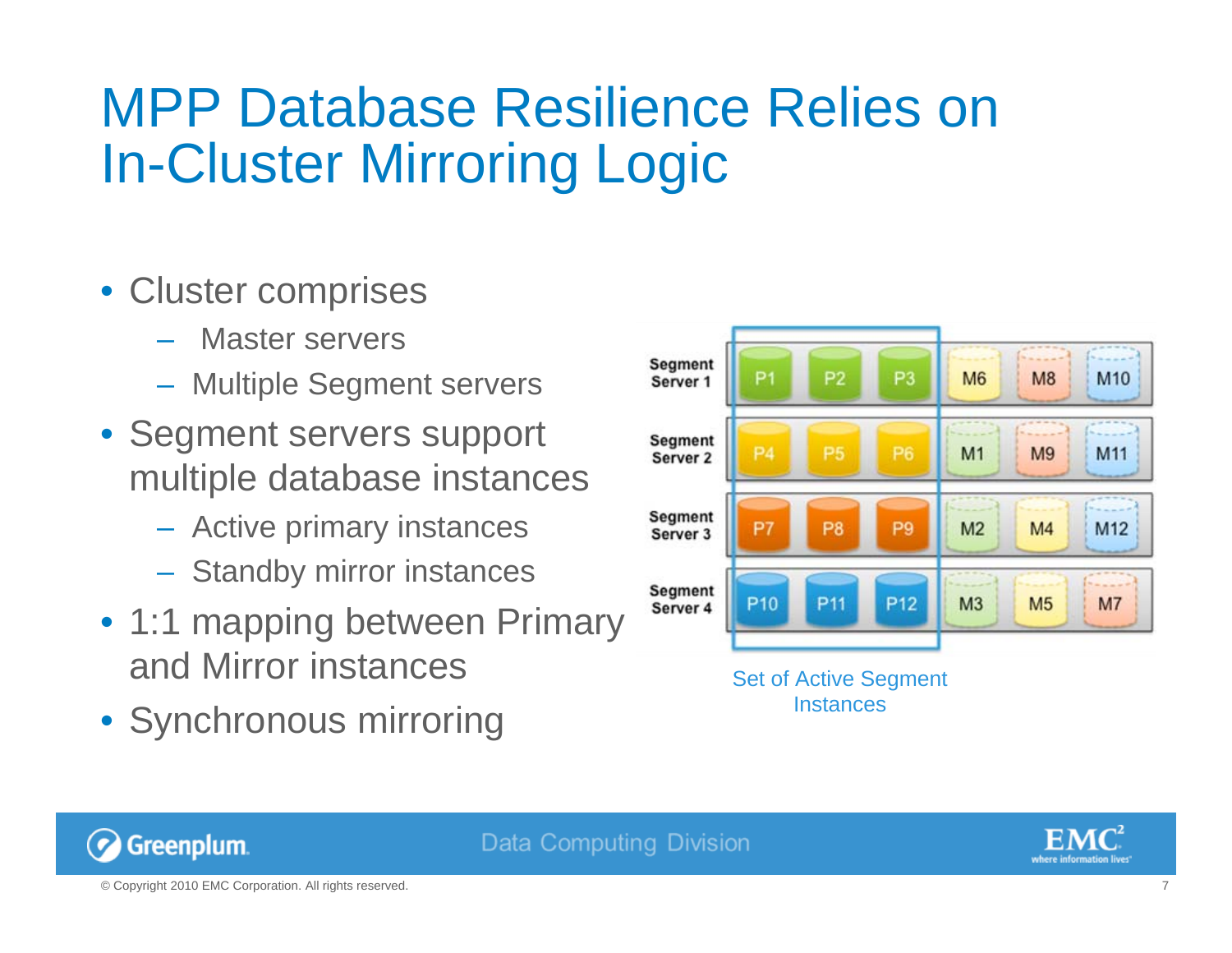#### SAN Mirror Configuration: Mirrors Placed on SAN Storage



Doesn't this violate principle of all local storage? Maybe, maybe not.



**Data Computing Division** 

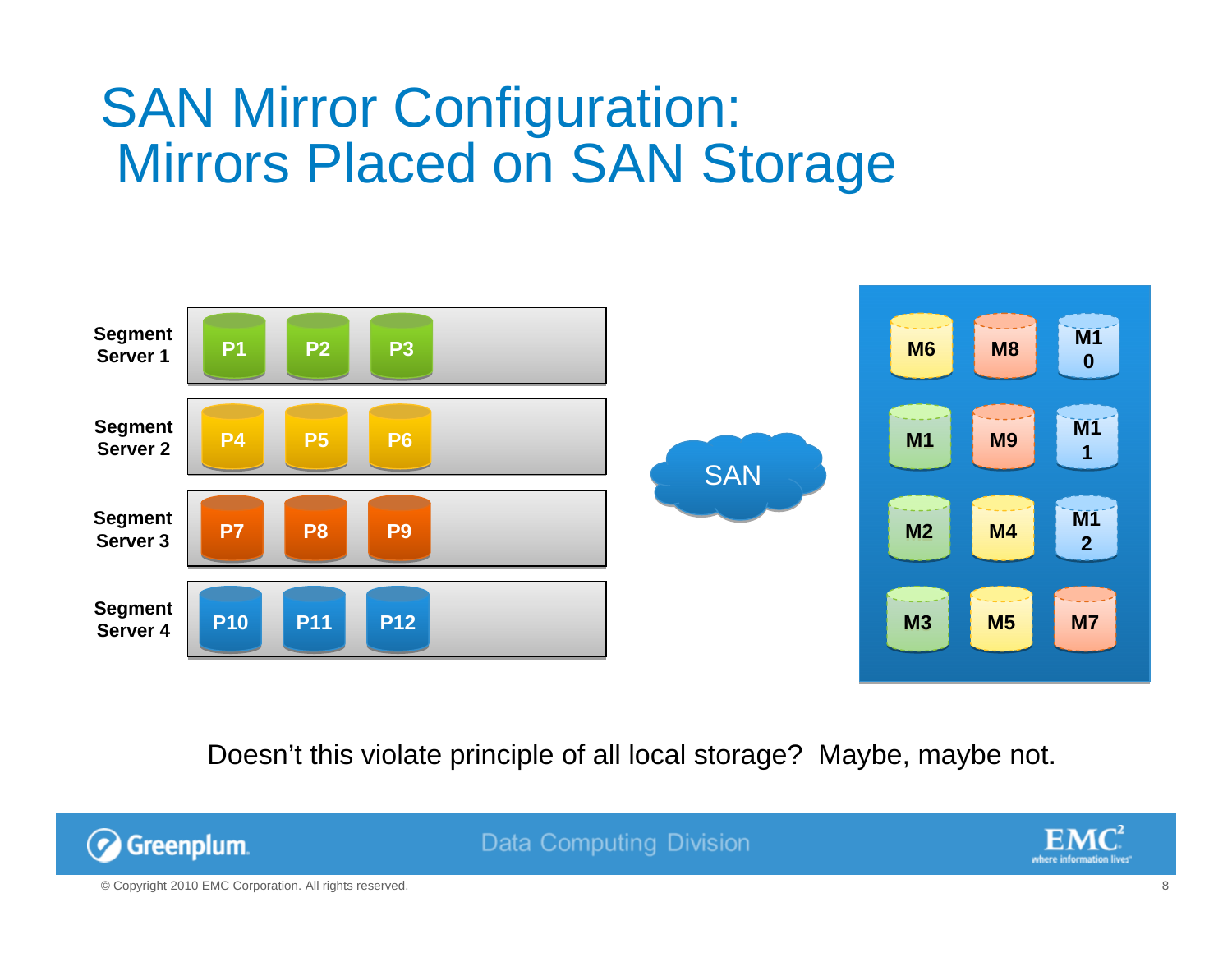# One Example: SAN Mirror to VMAX SAN



- Default DCA configuration has Segment Primaries and Segment Mirrors on internal storage
- SAN Mirror offloads Segment Mirrors to VMAX SAN storage
	- Doubles effective capacity of a DCA
	- Foundation of SAN leverage
	- Seamless off-host backups
	- Data replication
- No performance impact
	- Primaries on internal storage
	- SAN sized for load and failed segment server



Data Computing Division

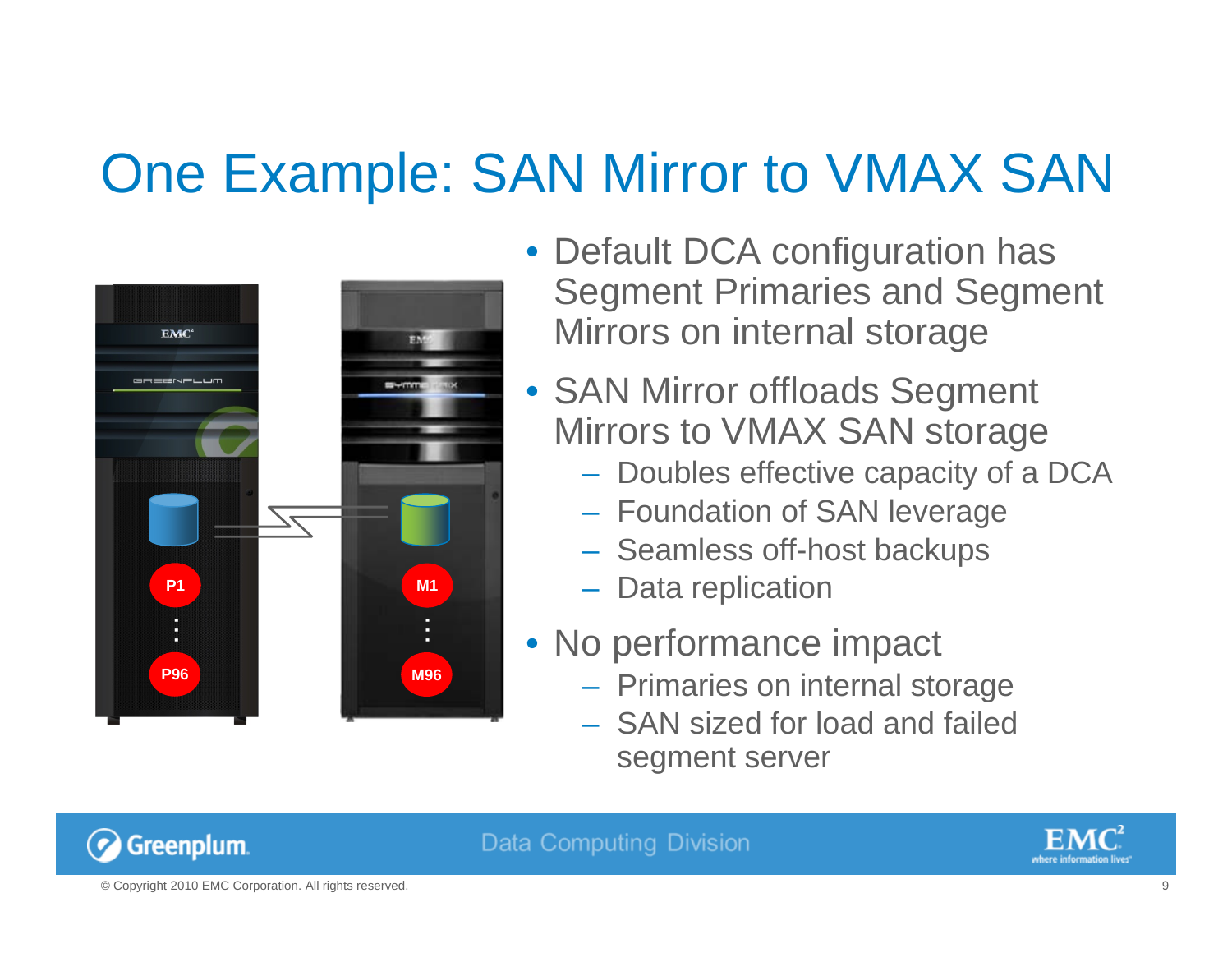#### One Example: SAN Mirror –With SAN based replication for DR



**Data Computing Division** 

![](_page_9_Picture_3.jpeg)

© Copyright 2010 EMC Corporation. All rights reserved. 10

Greenplum.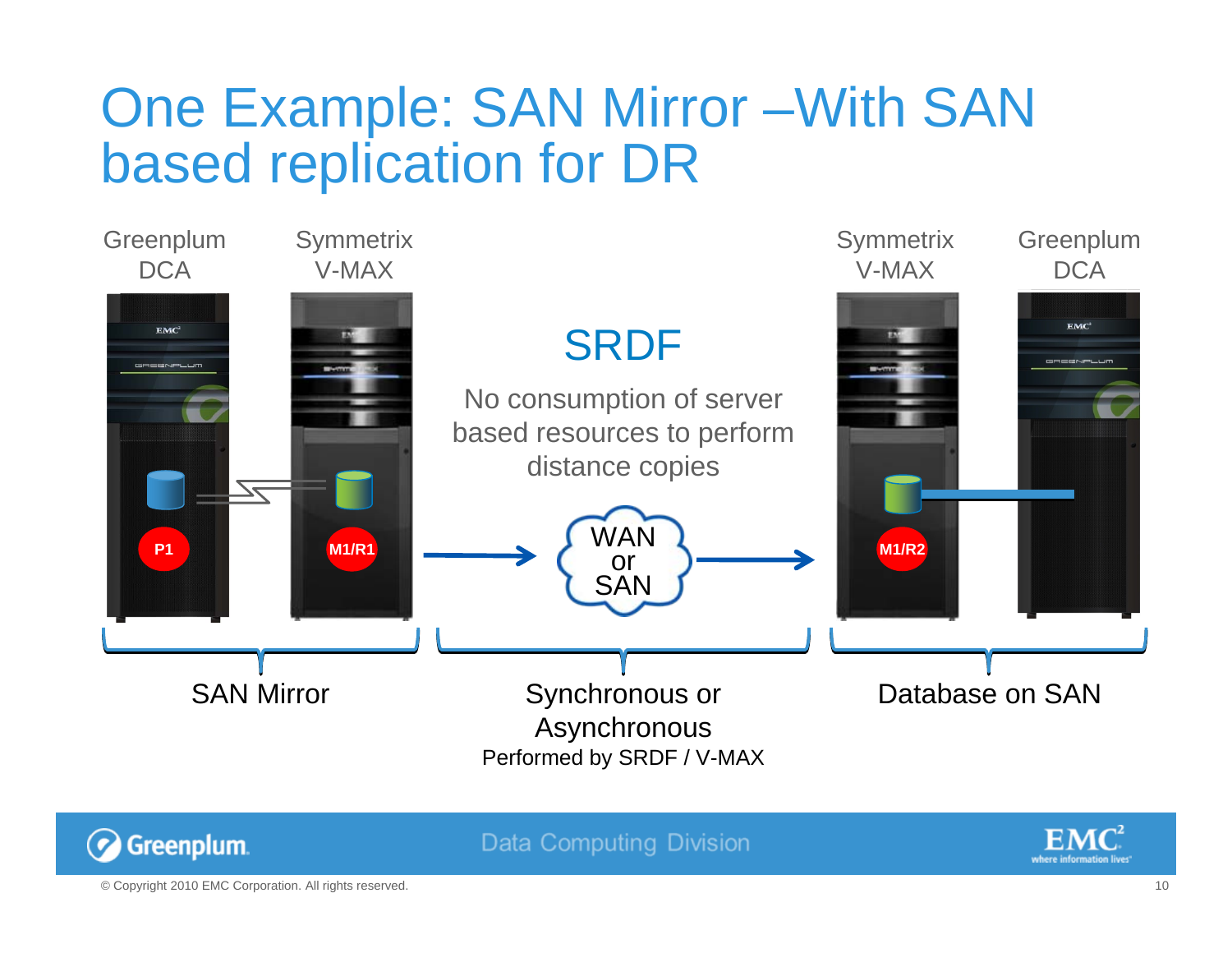# What is Hadoop?

Three major components

•An infrastructure for running Map/Reduce jobs

- Mappers produce name/value pairs
- Reducers aggregate Mapper Output

•HDFS - A distributed file system for holding input data, output data, and intermediate result

•An ecosystem of higher level tools overlaid on MapReduce and HDFS

- Hive
- Pig
- Hbase
- Zookeeper
- Mahout
- Others

![](_page_10_Picture_13.jpeg)

![](_page_10_Picture_15.jpeg)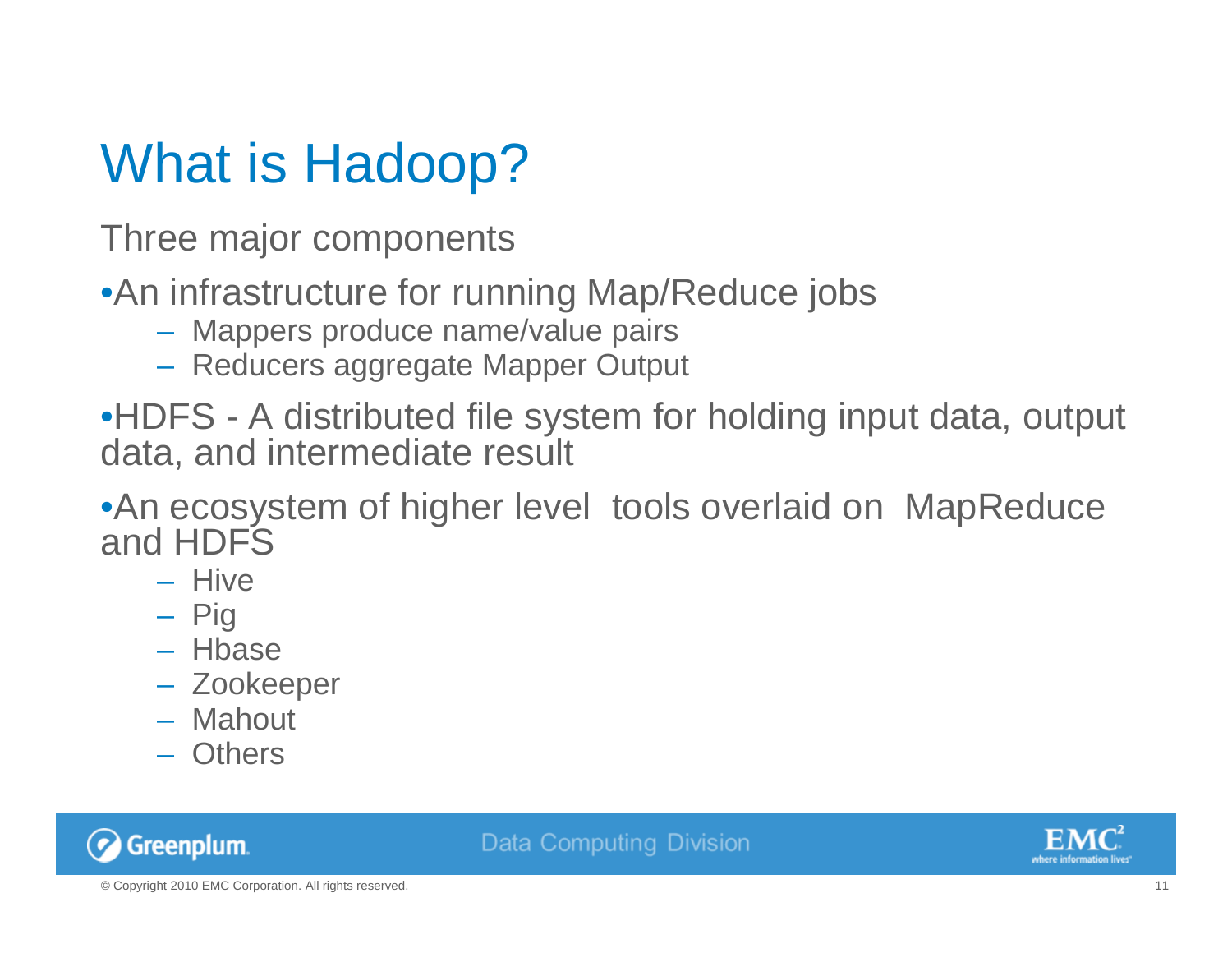# Why Hadoop?

- With massive growth of unstructured data Hadoop has quickly become an important new data platform and technology
	- We've seen this first-hand with customers deploying Hadoop alongside relational databases
- A large number of major business/government agency are evaluating Hadoop or have Hadoop in production
- Over 22 organizations running 1+ PB Hadoop Clusters
- Average Hadoop cluster is 30 nodes and growing.

![](_page_11_Picture_6.jpeg)

![](_page_11_Picture_8.jpeg)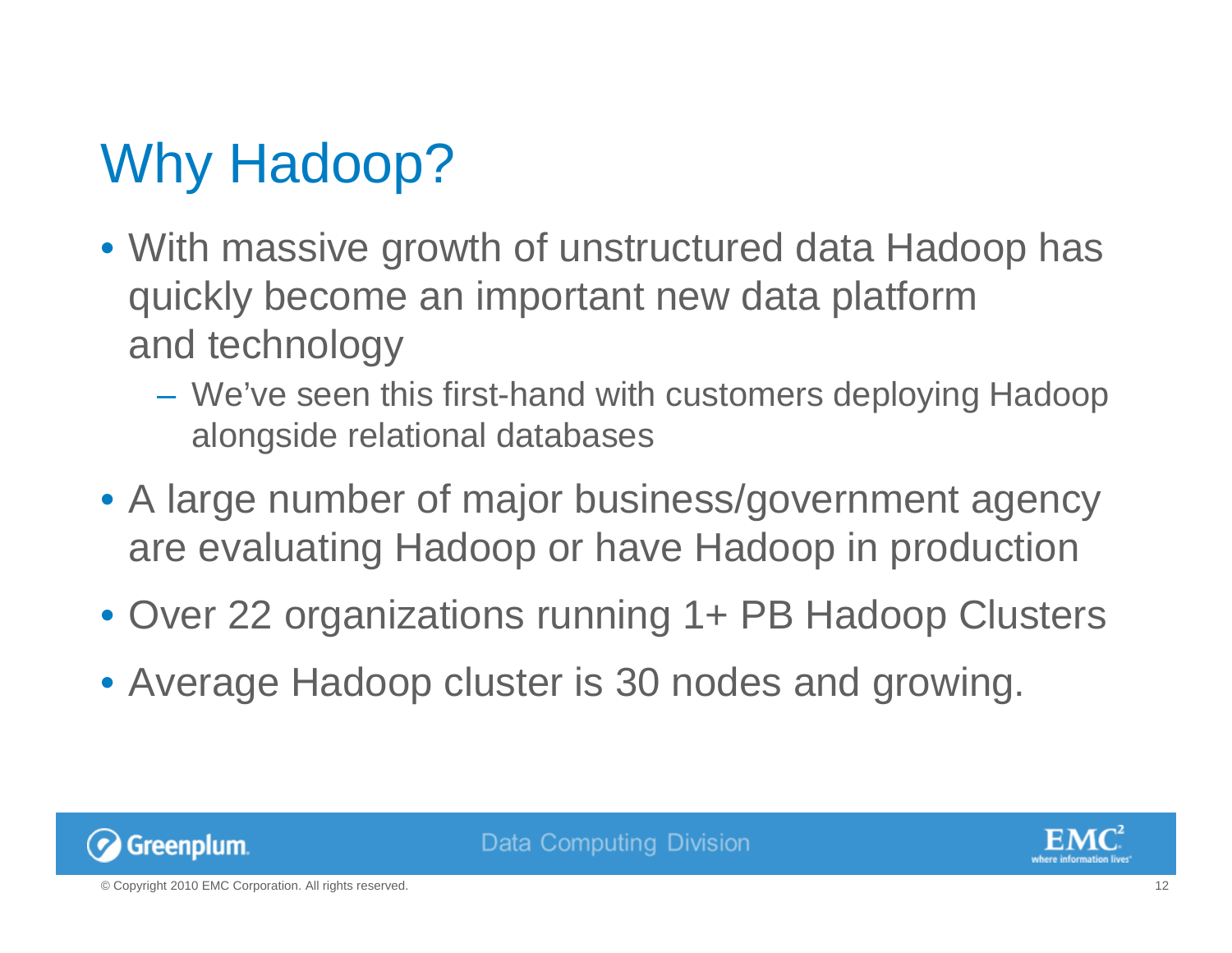# Why Not Hadoop?

Hadoop still a "roll your own" technology

Appliances just appearing Sep/Oct 2011

- •Wide scale acceptance requires
	- Better HA features
	- More performant I/O
	- Ease of use and management
- •Access to HDFS through a single Name Node
	- Single point of failure
	- Possible contention in large clusters
	- All Name Node data held in memory, limiting number of files in cluster
- •Unlike SQL, programming model via Hadoop API a rare skill

•Apache distribution written in Java, good for portability, less good for speed of execution

![](_page_12_Picture_13.jpeg)

![](_page_12_Picture_15.jpeg)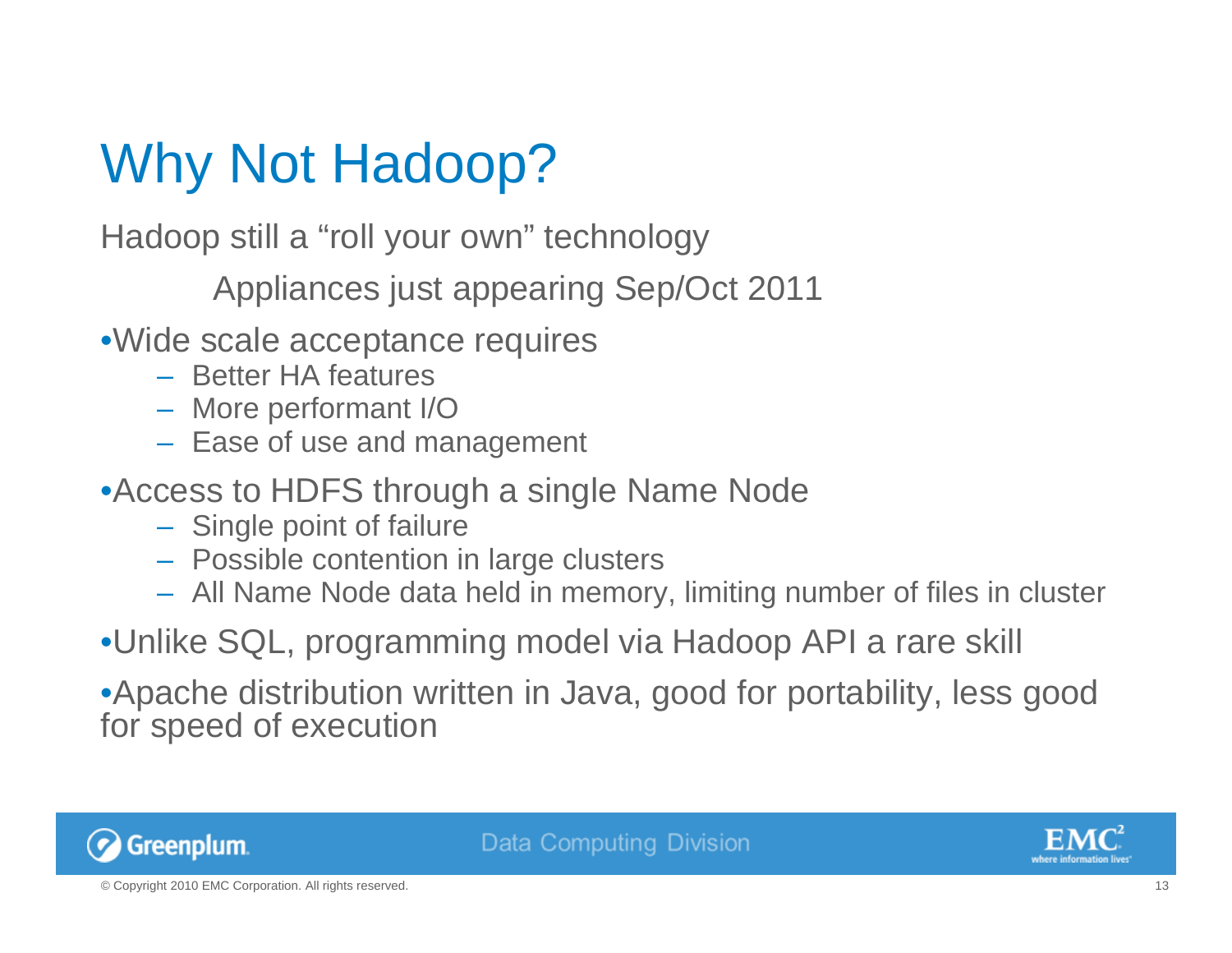#### Storage Layer Improvements to Apache Hadoop Distribution

- HDFS optimizations
	- Recoded in C, not Java, different I/O philosophy
	- Completely API compatible
- NFS interface for data movement in/out of HDFS
- Distributed Name Node eliminates SPOF for Name-Node
- Remote Mirroring and Snapshots for HA
- Multiple readers/writers lockless storage
- Built-in transparent compression/encryption

![](_page_13_Picture_9.jpeg)

**Data Computing Division** 

![](_page_13_Picture_11.jpeg)